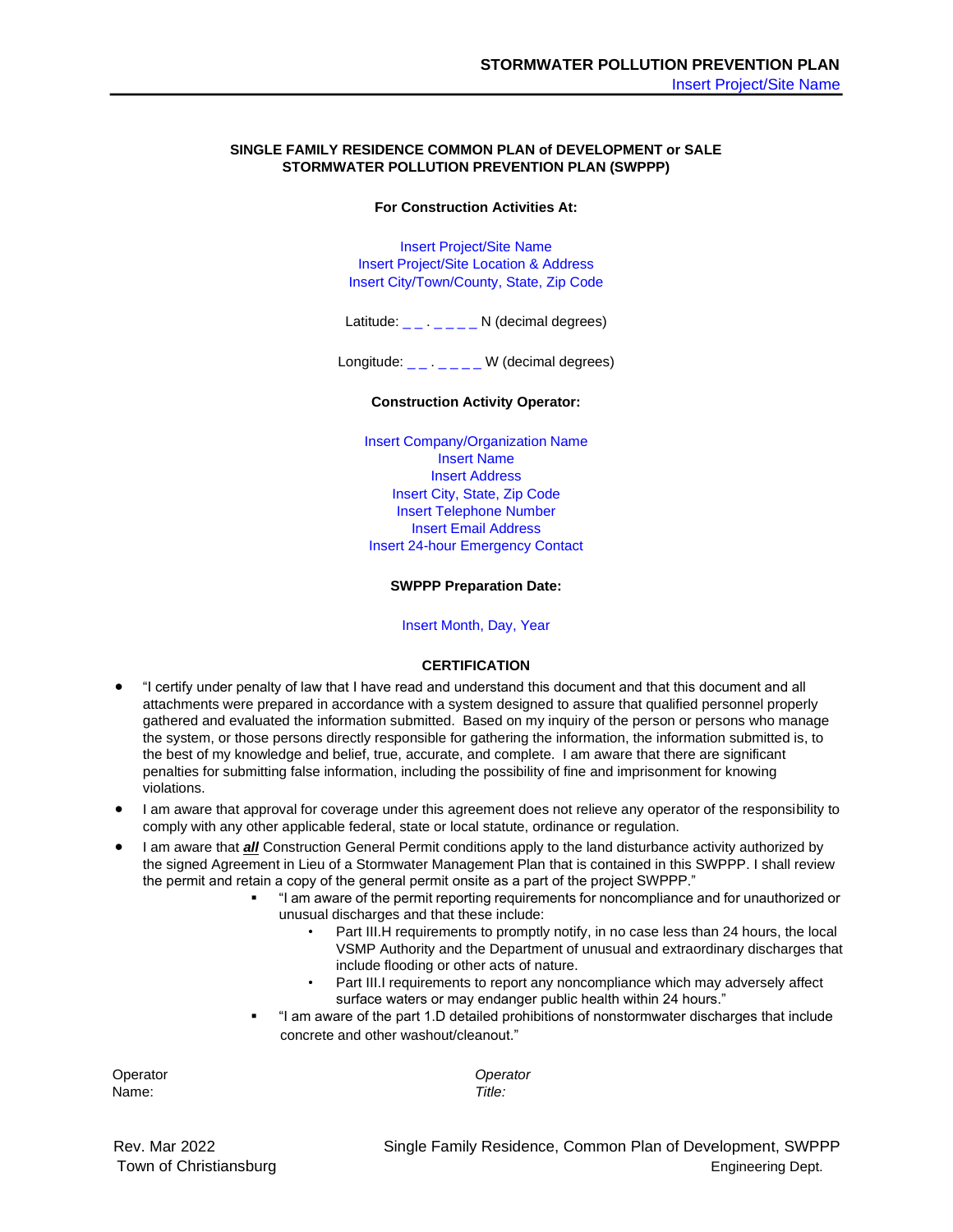Signature: Date: Date: Date: Date: Date: Date: Date: Date: Date: Date: Date: Date: Date: Date: Date: Date: Date: Date: Date: Date: Date: Date: Date: Date: Date: Date: Date: Date: Date: Date: Date: Date: Date: Date: Date: D

**STORMWATER POLLUTION PREVENTION PLAN**  Insert Project/Site Name

# **AUTHORIZATION STATEMENT FOR ANOTHER PERSON TO SIGN SWPPP RELATED DOCUMENTS:**

I, having signed the original certification statement for this project, authorize \_\_\_\_\_\_\_\_\_\_\_\_\_\_\_\_\_\_\_\_\_\_\_\_\_\_(the authorization may be for either an individual or a position having responsibility for the overall operation of the regulated facility or activity) to sign all reports required by permits, including SWPPPs, and other information requested by the Board, the Department, or the Town of Christiansburg."

"I, \_\_\_\_\_\_\_\_\_\_\_\_\_\_\_\_\_\_\_\_\_\_, having received authorization from the Construction Activity Operator to report information required under this permit, certify under penalty of law that I have read and understand this document and that this document and all attachments were prepared in accordance with a system designed to assure that qualified personnel properly gathered and evaluated the information submitted. Based on my inquiry of the person or persons who manage the system, or those persons directly responsible for gathering the information, the information submitted is, to the best of my knowledge and belief, true, accurate, and complete. I am aware that there are significant penalties for submitting false information, including the possibility of fine and imprisonment for knowing violations."

Signature (Operator Signature) Date

Signature (Authorized Individual, if a specific individual)

Date

Email and Phone # of Authorized Signatory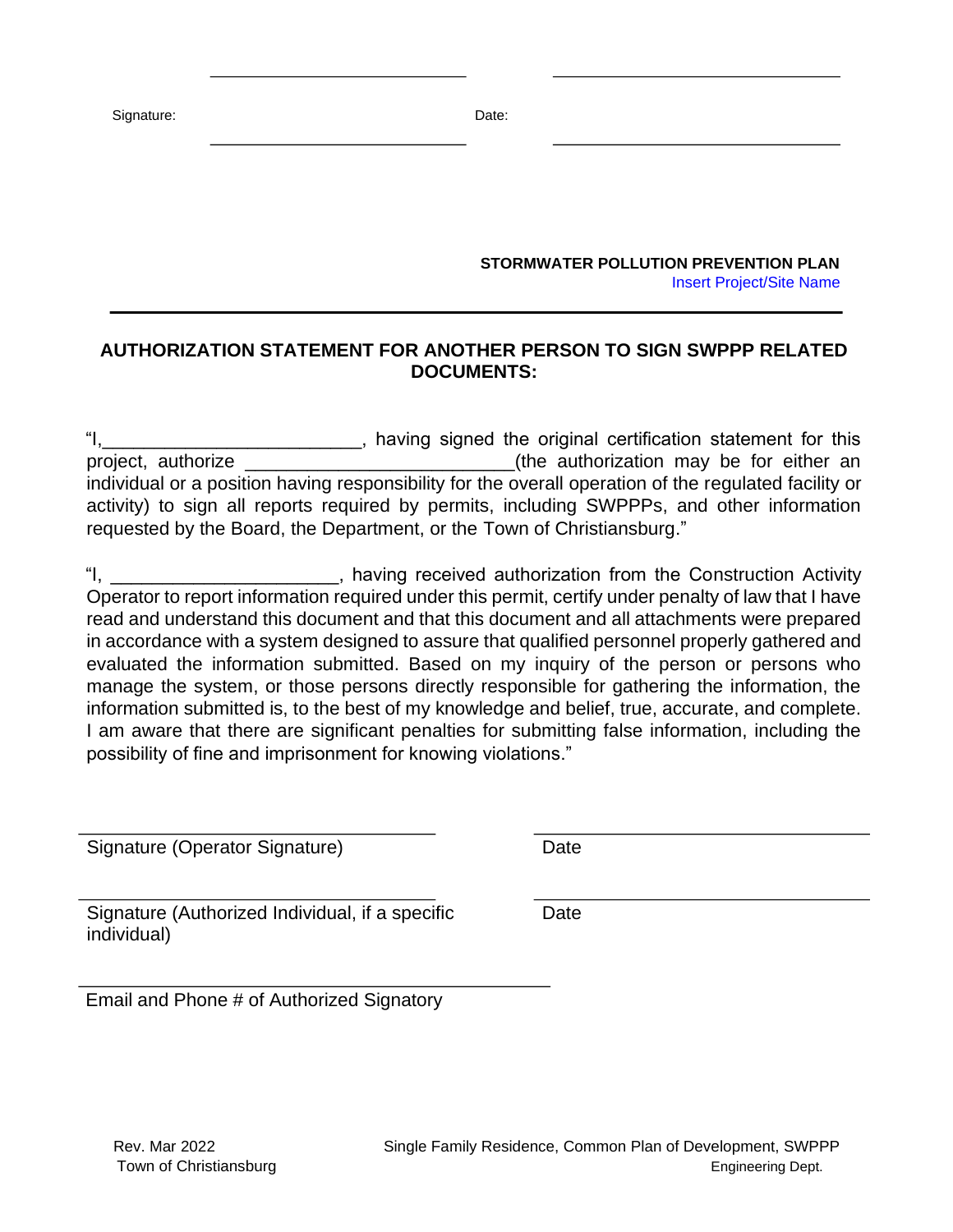## **1.0 SWPPP Documents Located Onsite & Available for Review**

| <b>SWPPP Document Type</b>                                                                                                                                                                                                                                                                         | Located Onsite & Available for Review?                                                                                                                |
|----------------------------------------------------------------------------------------------------------------------------------------------------------------------------------------------------------------------------------------------------------------------------------------------------|-------------------------------------------------------------------------------------------------------------------------------------------------------|
| <b>Registration Statement</b><br>Notice of Coverage Letter<br><b>SWPPP Contact Posting</b><br><b>Construction General Permit</b><br>Site Plan<br>Erosion & Sediment Control Plan (or agreement in lieu of)<br>Stormwater Management Plan (or agreement in lieu of)<br>Town Land Disturbance Permit | Yes<br>ΝA<br>Yes<br><b>NA</b><br>Yes<br><b>NA</b><br>Yes<br><b>NA</b><br><b>NA</b><br>Yes<br><b>NA</b><br>Yes<br><b>NA</b><br>Yes<br><b>NA</b><br>Yes |
| 2.0<br><b>Authorized Non-Stormwater Discharges</b>                                                                                                                                                                                                                                                 |                                                                                                                                                       |

| Type of Authorized Non-Stormwater Discharge |     | Likely Present at Your Project Site? |
|---------------------------------------------|-----|--------------------------------------|
|                                             | Yes |                                      |
| External buildings wash down                |     | No                                   |
| Uncontaminated foundation or footing drains | Yes | <b>No</b>                            |
| Uncontaminated excavation dewatering        | Yes | <b>No</b>                            |
| Landscape irrigation                        | Yes | <b>No</b>                            |
| Others [describe]                           | Yes | <b>No</b>                            |
| Others [describe]                           | Yes | <b>No</b>                            |
| Others [describe]                           | Yes | <b>No</b>                            |

## **3.0 Pollution Prevention Awareness**

Employees will be given a "walk through" of the site identifying areas of possible pollution and will be shown Erosion and Sediment Controls and Pollution Prevention Practices (identified in Sections 4.0 and 5.0 of this SWPPP) that are applicable to their assigned job duties. A refresher meeting and "walk through" will be conducted on an as needed basis.

# **4.0 Erosion & Sediment Controls**

| Select all<br>that apply | <b>Erosion &amp; Sediment Control</b>           | Estimated<br><b>Installation Date</b> | Estimated<br><b>Removal Date</b> | <b>Responsible Party</b>                            |
|--------------------------|-------------------------------------------------|---------------------------------------|----------------------------------|-----------------------------------------------------|
|                          | Construction Entrance (Std.<br>& Spec. 3.02)    | <b>Insert Date</b>                    | <b>Insert Date</b>               |                                                     |
|                          | Silt Fence (Std. &<br>Spec. 3.05)               | <b>Insert Date</b>                    | <b>Insert Date</b>               |                                                     |
|                          | Culvert Inlet Protection (Std.<br>& Spec. 3.08) | <b>Insert Date</b>                    | <b>Insert Date</b>               | <b>Construction Activity</b><br>Operator (See Cover |
|                          | Outlet Protection (Std.<br>& Spec. 3.18)        | <b>Insert Date</b>                    | <b>NA</b>                        | Page of this SWPPP)                                 |
|                          | Temporary Seeding (Std.<br>& Spec. 3.31)        | As required by<br>3.31                | ΝA                               |                                                     |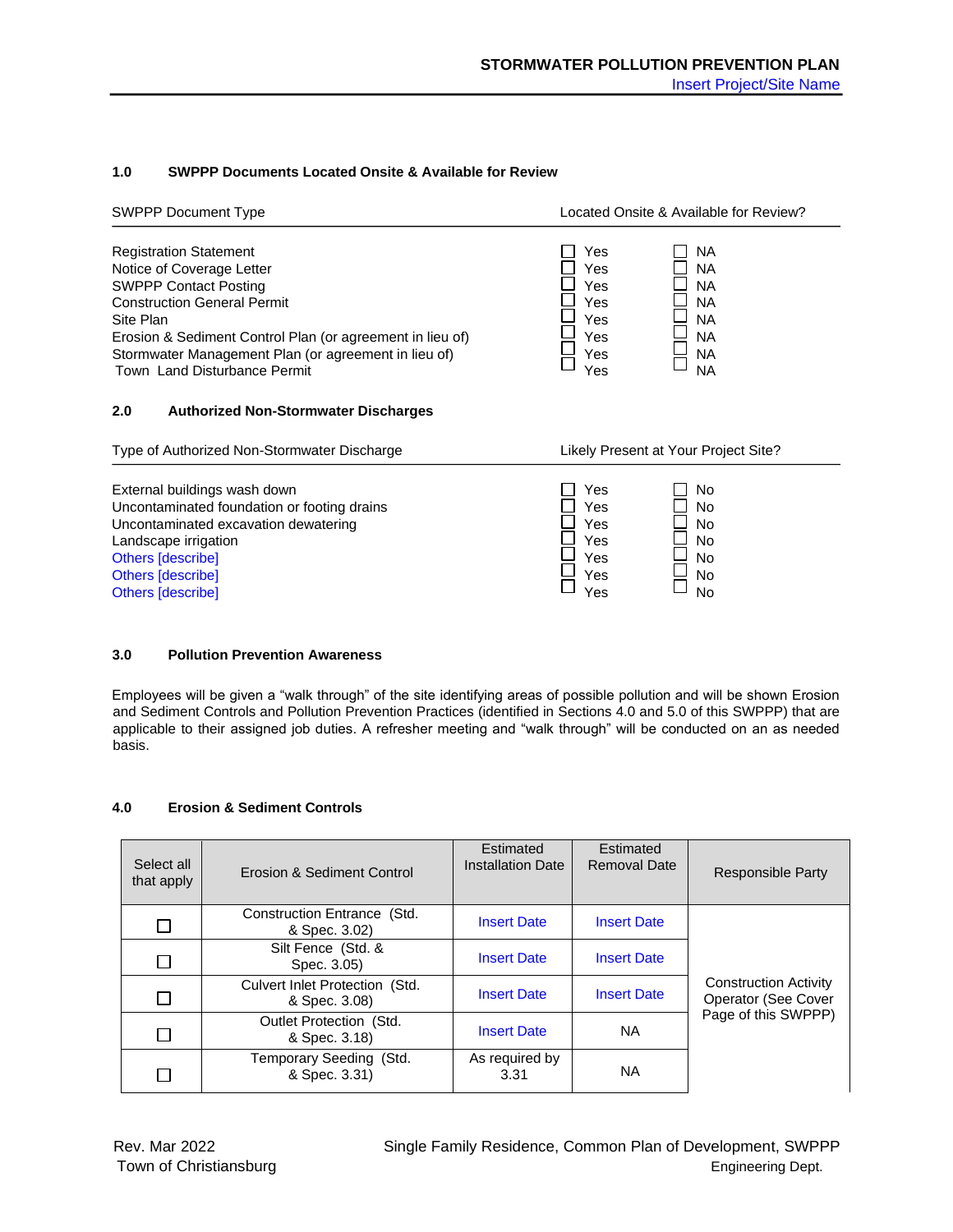|        | Permanent Seeding (Std.<br>& Spec. 3.32) | <b>Insert Date</b> | ΝA                 |
|--------|------------------------------------------|--------------------|--------------------|
| П      | Sodding (Std. &<br>Spec. 3.33)           | <b>Insert Date</b> | ΝA                 |
| $\Box$ | Mulching (Std. &<br>Spec. 3.35)          | <b>Insert Date</b> | ΝA                 |
|        | Others [describe]                        | <b>Insert Date</b> | <b>Insert Date</b> |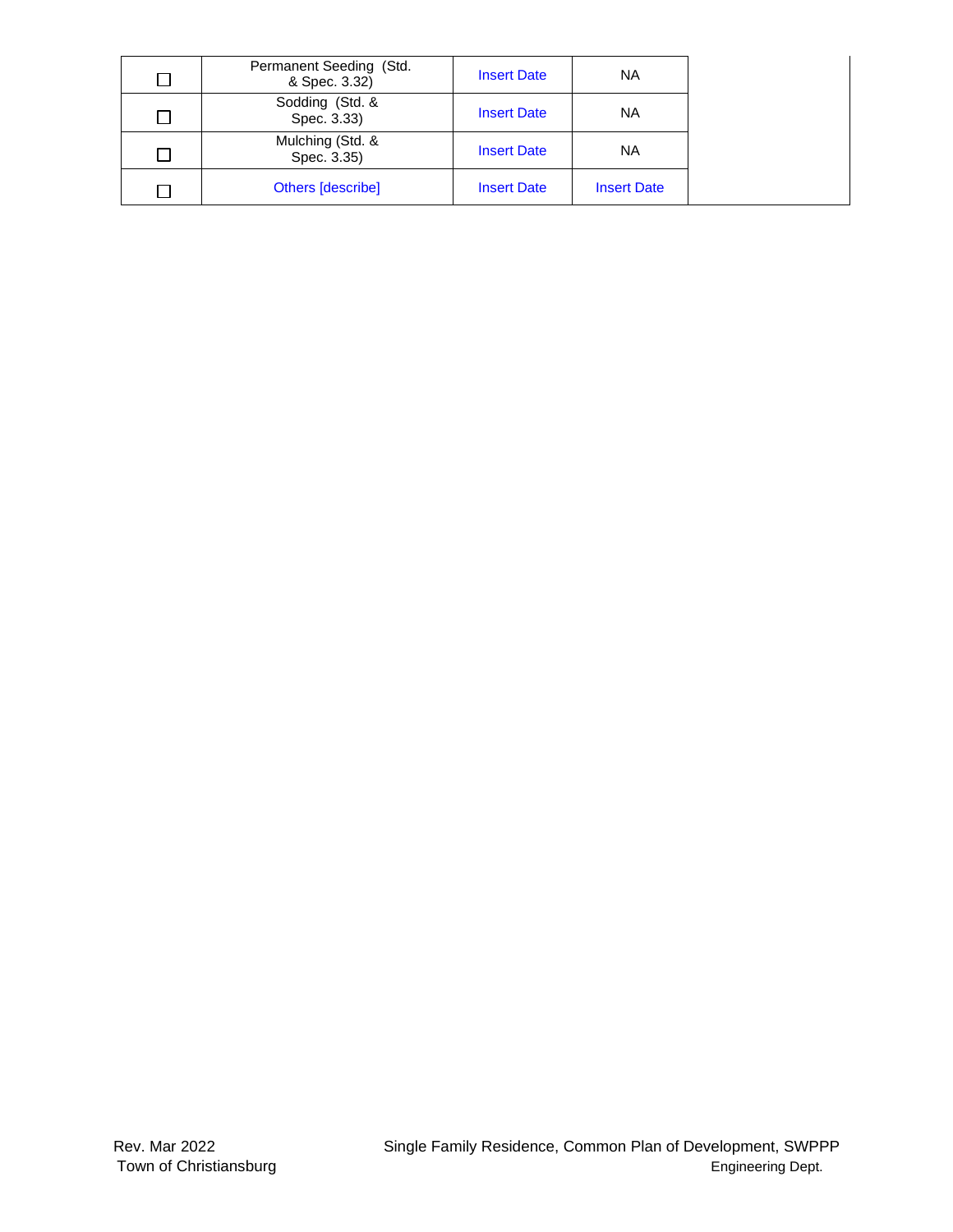# **STORMWATER POLLUTION PREVENTION PLAN**  Insert Project/Site Name

## **5.0 Potential Sources of Pollution & Pollution Prevention Practices**

|                                                                 | Pollutants                                 |                           |              |              |                         |                            |                           |                                 |                       |                           |                                         |                                            |
|-----------------------------------------------------------------|--------------------------------------------|---------------------------|--------------|--------------|-------------------------|----------------------------|---------------------------|---------------------------------|-----------------------|---------------------------|-----------------------------------------|--------------------------------------------|
| <b>Pollutant-Generating Activity</b>                            | Likely Present at<br>your<br>Project Site? | Sediment                  | Nutrients    | Heavy Metals | and bases)<br>pH (acids | & Herbicides<br>Pesticides | Grease<br>Oil &           | Viruses<br>$\infty$<br>Bacteria | Trash, Debris, Solids | Other Toxic Chemicals     | Pollution<br><b>Prevention Practice</b> | <b>Responsible Party</b>                   |
| Clearing, grading, excavating, and<br>un-stabilized areas       | $\Box$ Yes $\Box$ No                       | $\mathsf{X}$              |              |              |                         |                            |                           |                                 | X                     |                           | (1)                                     |                                            |
| Paving operations                                               | $\Box$ Yes $\Box$ No                       | X                         |              |              |                         |                            | X                         |                                 | X                     |                           | (2)                                     |                                            |
| Concrete washout and cement<br>waste                            | $\Box$ Yes $\Box$ No                       |                           |              | X            | X                       |                            |                           |                                 | Χ                     |                           | (3)                                     |                                            |
| Structure<br>construction.<br>stucco,<br>painting, and cleaning | $\Box$ Yes $\Box$ No                       |                           |              | X            | $\times$                |                            |                           |                                 | X                     | $\times$                  | (4)                                     |                                            |
| Dewatering operations                                           | $\Box$ Yes $\Box$ No                       | $\boldsymbol{X}$          | $\mathsf X$  |              |                         |                            |                           |                                 | X                     |                           | (5)                                     | <b>Construction Activity</b>               |
| Material delivery and storage                                   | $\Box$ Yes $\Box$ No                       | $\boldsymbol{\mathsf{X}}$ | $\mathsf X$  | X            | $\times$                |                            | $\boldsymbol{\mathsf{X}}$ |                                 | X                     | $\boldsymbol{\mathsf{X}}$ | (6)                                     | Operator (See Cover<br>Page of this SWPPP) |
| Material use during building<br>process                         | $\Box$ Yes $\Box$ No                       |                           | $\mathsf{X}$ | X            | $\times$                |                            | $\times$                  |                                 | X                     | X                         | (7)                                     |                                            |
| Solid waste disposal                                            | $\Box$ Yes $\Box$ No                       |                           |              |              |                         |                            |                           |                                 | X                     | X                         | (8)                                     |                                            |
| Sanitary waste                                                  | $\Box$ Yes $\Box$ No                       |                           | X            |              | X                       |                            |                           | X                               |                       |                           | (9)                                     |                                            |
| Landscaping operations                                          | $\Box$ Yes $\Box$ No                       | X                         | X            |              |                         | X                          |                           |                                 | X                     | X                         | (10)                                    |                                            |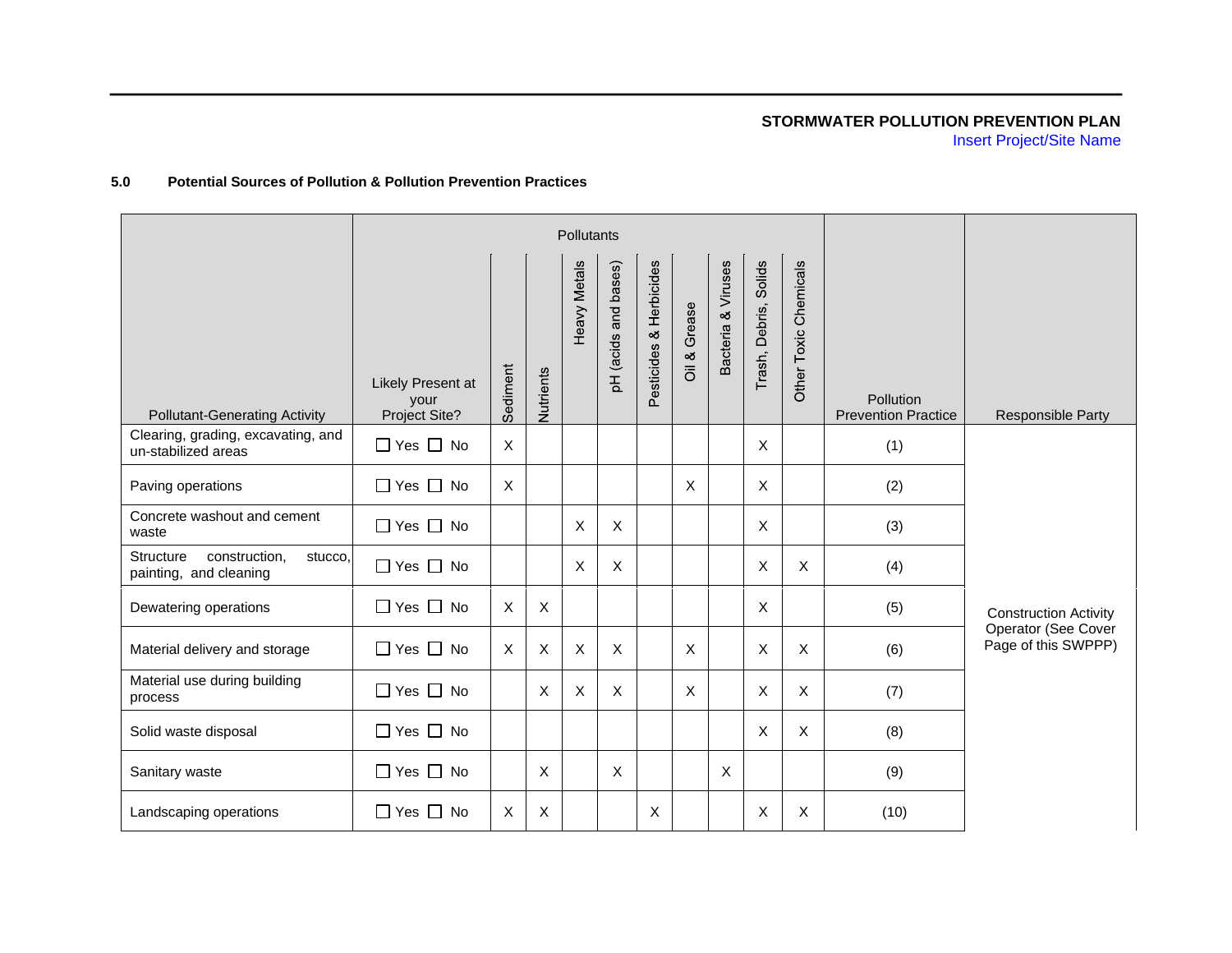| <b>Others [describe]</b> | $\Box$ Yes $\Box$ No. |  | [X]   [X]   [X]   [X]   [X]   [X]   [X]   [X]   [X]   [X] |  |  |                                                           | (11) |
|--------------------------|-----------------------|--|-----------------------------------------------------------|--|--|-----------------------------------------------------------|------|
| <b>Others</b> [describe] | $\Box$ Yes $\Box$ No  |  |                                                           |  |  | [X]   [X]   [X]   [X]   [X]   [X]   [X]   [X]   [X]   [X] | (12) |

Rev. Feb 2021 **Single Family Residence, Common Plan of Development, SWPPP**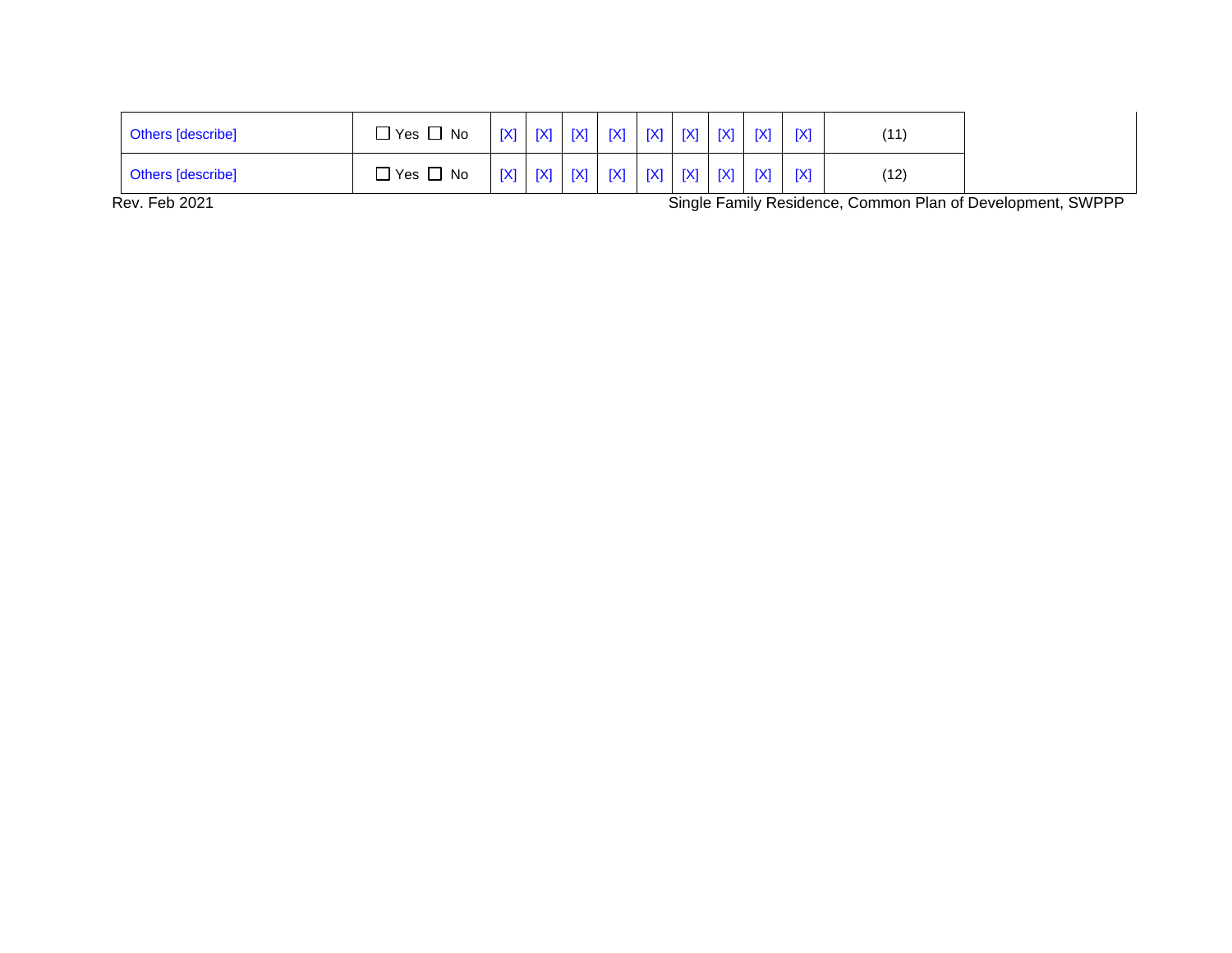## **Pollution Prevention Practices:**

- (1) **Clearing, grading, excavating and un-stabilized areas**  Utilize erosion and sediment controls to prevent sediment laden or turbid runoff from leaving the construction site. Dispose of clearing debris at acceptable disposal sites. Apply permanent or temporary stabilization, sodding and/or mulching to denuded areas in accordance with the erosion and sediment control specifications and the general VPDES permit for discharges of stormwater from construction activities.
- (2) **Paving operations**  Cover storm drain inlets during paving operations and utilize pollution prevention materials such as drip pans and absorbent/oil dry for all paving machines to limit leaks and spills of paving materials and fluids.
- (3) **Concrete washout and cement waste**  Direct concrete wash water into a leak-proof container or leak-proof settling basin that is designed so that no overflows can occur due to inadequate sizing or precipitation. Hardened concrete wastes shall be removed and disposed of in a manner consistent with the handling of other construction wastes.
- (4) **Structure construction, stucco, painting and cleaning**  Enclose, cover or berm building material storage areas if susceptible to contaminated stormwater runoff. Conduct painting operations consistent with local air quality and OSHA regulations. Mix paint indoors, in a containment area or in a flat unpaved area. Prevent the discharge of soaps, solvents, detergents and wash water from construction materials, including the clean-up of stucco paint, form release oils and curing compounds.
- (5) **Dewatering operations**  Construction site dewatering from building footings or other sources may not be discharged without treatment. Sediment laden or turbid water shall be filtered, settled or similarly treated prior to discharge.
- (6) **Material delivery and storage**  Designate areas of the construction site for material delivery and storage. Place near construction entrances, away from waterways, and avoid transport near drainage paths or waterways.
- (7) **Material use during building process**  Use materials only where and when needed to complete the construction activity. Follow manufacturer's instructions regarding uses, protective equipment, ventilation, flammability and mixing of chemicals.
- (8) **Solid waste disposal**  Designate a waste collection area on the construction site that does not receive a substantial amount of runoff from upland areas and does not drain directly to a waterway. Ensure that containers have lids so they can be covered before periods of rain, and keep containers in a covered area whenever possible. Schedule waste collection to prevent the containers from overfilling.
- (9) **Sanitary waste**  Prevent the discharge of sanitary waste by providing convenient and well-maintained portable sanitary facilities. Locate sanitary facilities in a convenient location away from waterways.
- (10) **Landscaping operations**  Maintain as much existing vegetation as practicable. Apply permanent or temporary stabilization, sodding and/or mulching to denuded areas in accordance with the erosion and sediment control specifications and the general VPDES permit for discharges of stormwater from construction activities. Apply nutrients in accordance with manufacturer's recommendations and not during rainfall events.
- (11) **Others**  If applicable, describe your Pollution Prevention Practice.

## **6.0 Stormwater Management Controls**

| Select all<br>that apply | Stormwater Management Control                                                                                 | Estimated<br><b>Installation Date</b> | <b>Responsible Party</b>                                |
|--------------------------|---------------------------------------------------------------------------------------------------------------|---------------------------------------|---------------------------------------------------------|
|                          | Post-development Stormwater Management Controls<br>provided by a<br>Larger Common Plan of Development or Sale | ΝA                                    | Common Plan<br>Construction<br><b>Activity Operator</b> |
|                          | Rooftop Disconnection                                                                                         | <b>Insert Date</b>                    | Construction<br><b>Activity Operator</b>                |
|                          | Sheetflow to Vegetated Filter (1 or 2)                                                                        | <b>Insert Date</b>                    | (See Cover Page<br>of this SWPPP)                       |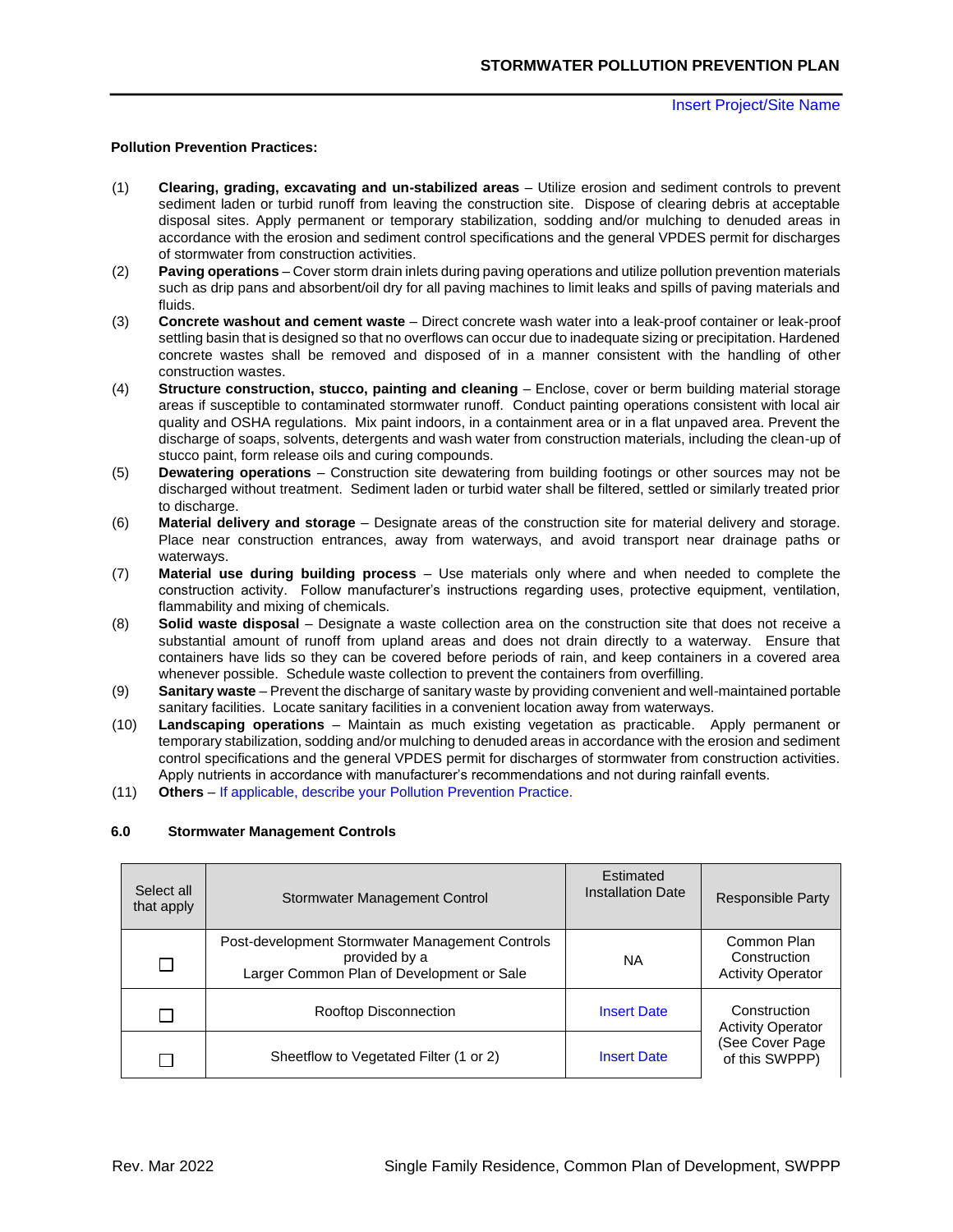| I.            | Grass Channel               | <b>Insert Date</b> |
|---------------|-----------------------------|--------------------|
|               | Rainwater Harvesting        | <b>Insert Date</b> |
| $\mathcal{L}$ | Permeable Pavement (1 or 2) | <b>Insert Date</b> |

| Select all<br>that apply | Stormwater Management Control                       | Estimated<br><b>Installation Date</b> | <b>Responsible Party</b>                 |
|--------------------------|-----------------------------------------------------|---------------------------------------|------------------------------------------|
|                          | Infiltration (1 or 2)                               | <b>Insert Date</b>                    |                                          |
|                          | Bioretention (1 or 2)                               | <b>Insert Date</b>                    | Construction<br><b>Activity Operator</b> |
|                          | Others [as authorized in the SWM in lieu agreement] | <b>Insert Date</b>                    | (See Cover Page<br>of this SWPPP)        |

## **7.0 Spill Prevention & Response**

Most spills can be cleaned up following manufacturer specifications. Absorbent/oil dry, sealable containers, plastic bags, and shovels/brooms are suggested minimum spill response items that should be available at this location.

- 1<sup>st</sup> Priority: Protect all people
- 2<sup>nd</sup> Priority: Protect equipment and property
- 3rd Priority: Protect the environment
- 4<sup>th</sup> Priority: Report all unauthorized discharges into or onto surface waters or that may reasonably be expected to enter surface waters
	- 1. Check for hazards (flammable material, noxious fumes, cause of spill) if flammable liquid, turn off engines and nearby electrical equipment. If serious hazards are present leave the area and call 911. LARGE SPILLS ARE LIKELY TO PRESENT A HAZARD.
	- 2. Make Sure the spill area is safe to enter and that it does not pose an immediate threat to health or safety of any person.
	- 3. Stop the spill source.
	- 4. Call co-workers and supervisor for assistance and to make them aware of the spill and potential dangers.
	- 5. If possible, stop spill from entering drains (use absorbent or other material as necessary).
	- 6. Stop spill from spreading (use absorbent or other material)
	- 7. If spilled material has entered a storm sewer; contact locality's storm water department.
	- 8. Clean up spilled material according to manufacturer specifications, for liquid spills use absorbent materials and do not flush area with water.
	- 9. Properly dispose of cleaning materials and used absorbent material according to manufacturer specifications.

## *Emergency Contacts:*

#### **Normal Working Hours**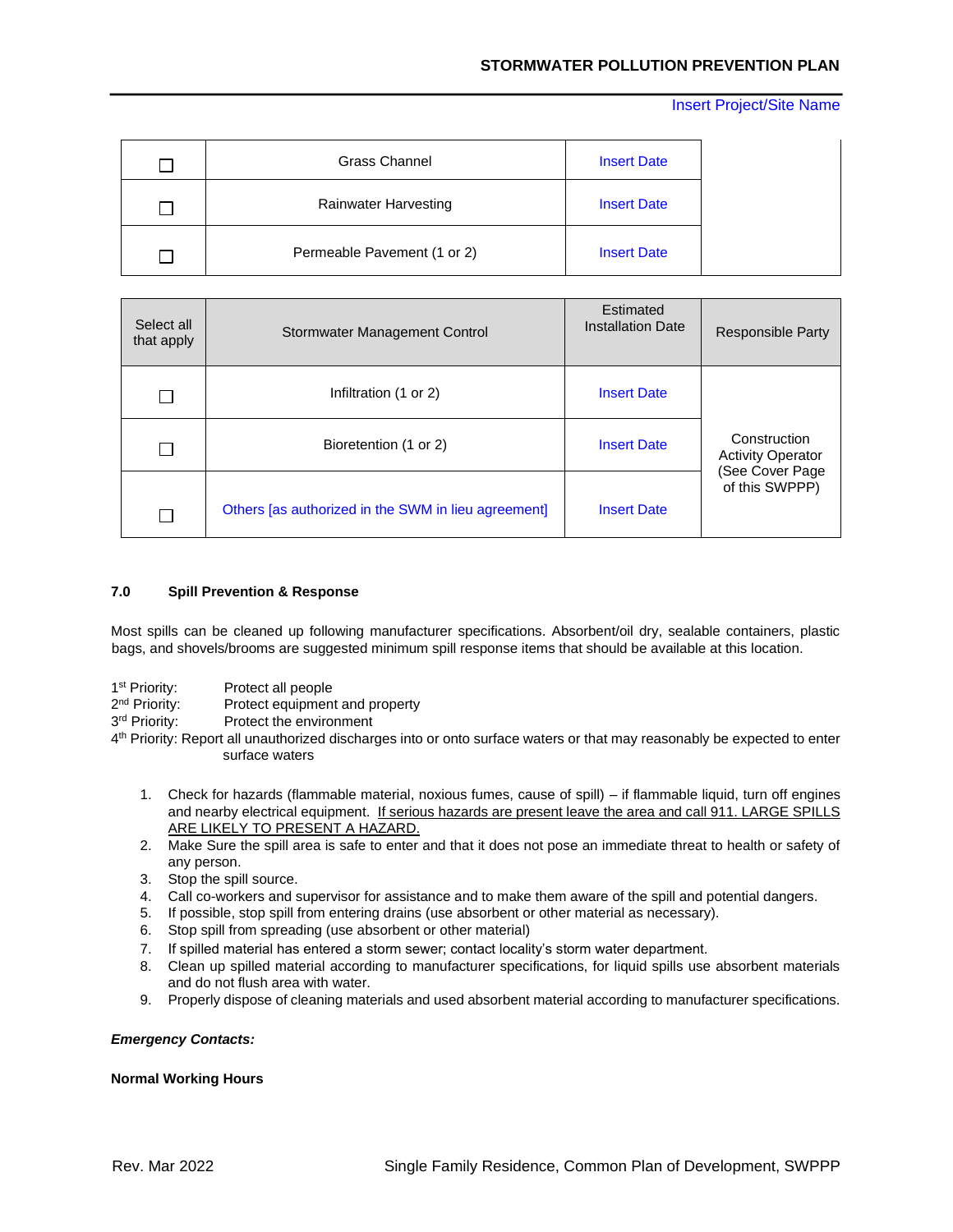Town of Christiansburg Engineering Dept. 640 382-6120 DEQ Blue Ridge Regional Office (Roanoke) 540-562-6700 **Nights, Holidays & Weekends**  VA Dept. of Emergency Management 804-674-2400 24 Hour Reporting Service **Local Contacts**  Fire & Rescue Departments 911 Town of Christiansburg Police Department540 382-3131 **8.0 Inspections & Corrective Action Log (make additional copies as necessary)**  *Inspection Date***: \_\_\_\_\_\_\_\_\_\_\_\_\_\_\_\_\_\_** *Measurable Storm Event Date & Amount***:\_\_\_\_\_\_\_\_\_\_\_\_\_\_\_\_\_\_\_\_\_\_\_\_\_** *Inspection Schedule:*  **Discharges to surface waters:** *(Select an applicable schedule for this project)*

 $\Box$ Once every 5 business days; or hours following a measurable storm event.

Once every 10 business days and no later than 48

**Discharges to impaired waters, surface waters within a TMDL watershed, or exceptional waters:** 

Once every 4 business days; or

Once every 5 business days and no later than 48

hours following a measurable storm event.

| <b>Best Management</b><br>Practices (BMPs)                          | In Compliance<br>with SWPPP? | Date Corrective Action<br>Taken                          | Date Corrective<br><b>Action Taken</b> |
|---------------------------------------------------------------------|------------------------------|----------------------------------------------------------|----------------------------------------|
| Erosion & Sediment<br>Controls<br>(Section 4.0)                     | $\sqcup$ Yes<br>l I No       |                                                          |                                        |
| <b>Pollution Prevention</b><br><b>Practices</b><br>(Section 5.0)    | ∣ Yes<br>l I No              |                                                          |                                        |
| Stormwater Management<br>Controls<br>(Section 6.0)                  | ∐Yes<br>l I No<br>–'NA       |                                                          |                                        |
|                                                                     |                              |                                                          |                                        |
| Describe any Spills,<br>Flooding, Unauthorized<br><b>Discharges</b> | Notification                 | Describe Notification(s) & Corrective Action(s)<br>Taken | Date Corrective<br><b>Action Taken</b> |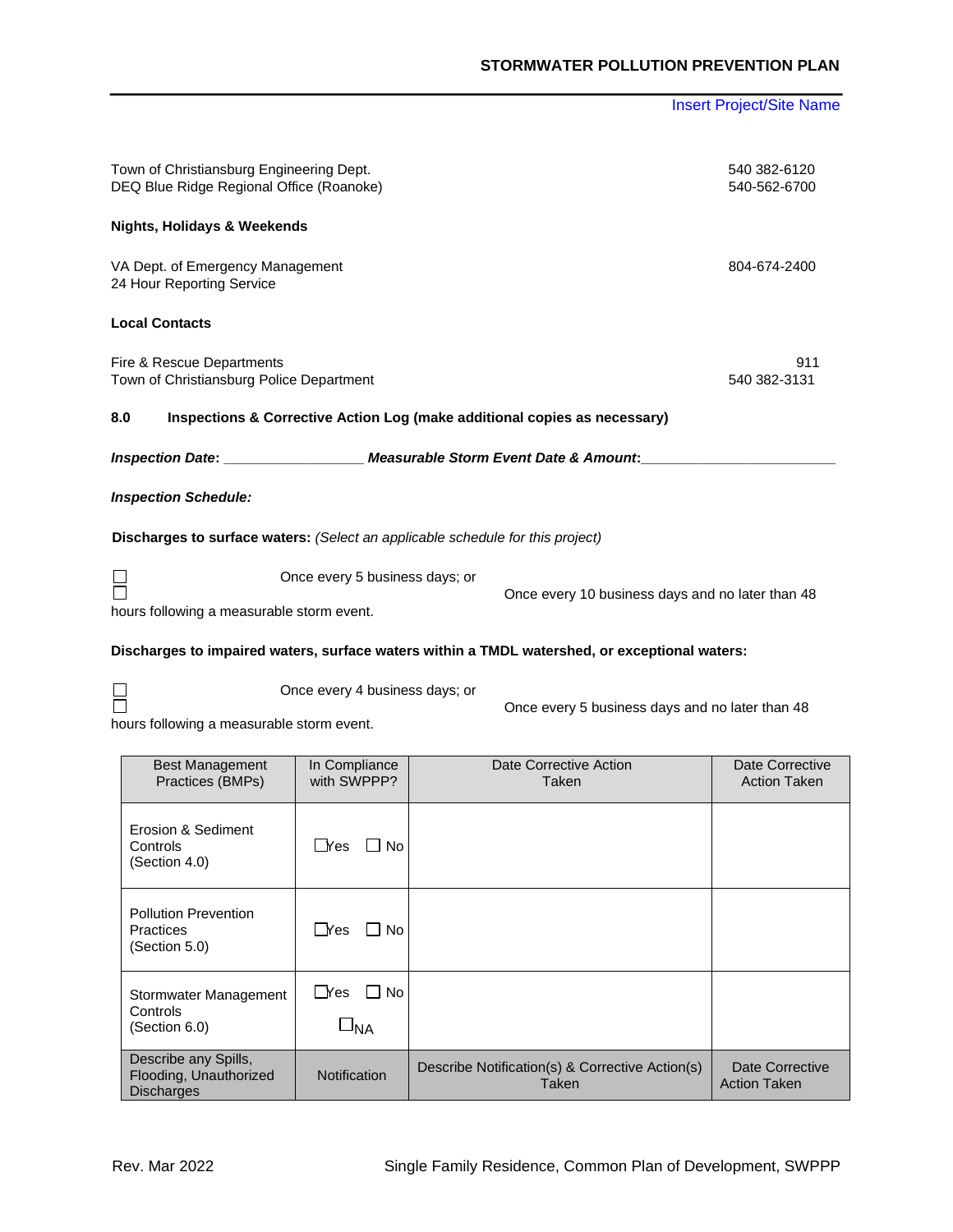| $Nes$ $No$ $NA$ |  |
|-----------------|--|
| Date:           |  |

## *Certification*

"I certify under penalty of law that I have read and understand this document and that this document and all attachments were prepared in accordance with a system designed to assure that qualified personnel properly gathered and evaluated the information submitted. Based on my inquiry of the person or persons who manage the system, or those persons directly responsible for gathering the information, the information submitted is, to the best of my knowledge and belief, true, accurate, and complete. I am aware that there are significant penalties for submitting false information, including the possibility of fine and imprisonment for knowing violations."

Operator Name: \_\_\_\_\_\_\_\_\_\_\_\_\_\_\_\_\_\_\_\_\_\_\_\_\_\_\_\_ **OR** Inspector Name: \_\_\_\_\_\_\_\_\_\_\_\_\_\_\_\_\_\_\_\_\_\_\_\_\_\_\_\_ Signature: \_\_\_\_\_\_\_\_\_\_\_\_\_\_\_\_\_\_\_\_\_\_\_\_\_\_\_\_\_\_\_\_\_ Signature: \_\_\_\_\_\_\_\_\_\_\_\_\_\_\_\_\_\_\_\_\_\_\_\_\_\_\_\_\_\_\_\_\_

Date: \_\_\_\_\_\_\_\_\_\_\_\_\_\_\_\_\_\_\_\_\_\_\_\_\_\_\_\_\_\_\_\_\_\_\_\_\_ Date: \_\_\_\_\_\_\_\_\_\_\_\_\_\_\_\_\_\_\_\_\_\_\_\_\_\_\_\_\_\_\_\_\_\_\_\_\_

**9.0 Grading & Stabilization Activities Log (make additional copies as necessary)** 

| Date<br>Grading<br>Activity<br>Initiated | Description of the<br><b>Grading Activity</b><br>(including location) | Date<br>Grading<br>Activity<br>Ceased | Date<br>Stabilization<br><b>Measures</b><br>Initiated | Description of the<br><b>Stabilization Measure</b><br>(including location) |
|------------------------------------------|-----------------------------------------------------------------------|---------------------------------------|-------------------------------------------------------|----------------------------------------------------------------------------|
|                                          |                                                                       |                                       |                                                       |                                                                            |
|                                          |                                                                       |                                       |                                                       |                                                                            |
|                                          |                                                                       |                                       |                                                       |                                                                            |
|                                          |                                                                       |                                       |                                                       |                                                                            |
|                                          |                                                                       |                                       |                                                       |                                                                            |
|                                          |                                                                       |                                       |                                                       |                                                                            |
|                                          |                                                                       |                                       |                                                       |                                                                            |
|                                          |                                                                       |                                       |                                                       |                                                                            |
|                                          |                                                                       |                                       |                                                       |                                                                            |
|                                          |                                                                       |                                       |                                                       |                                                                            |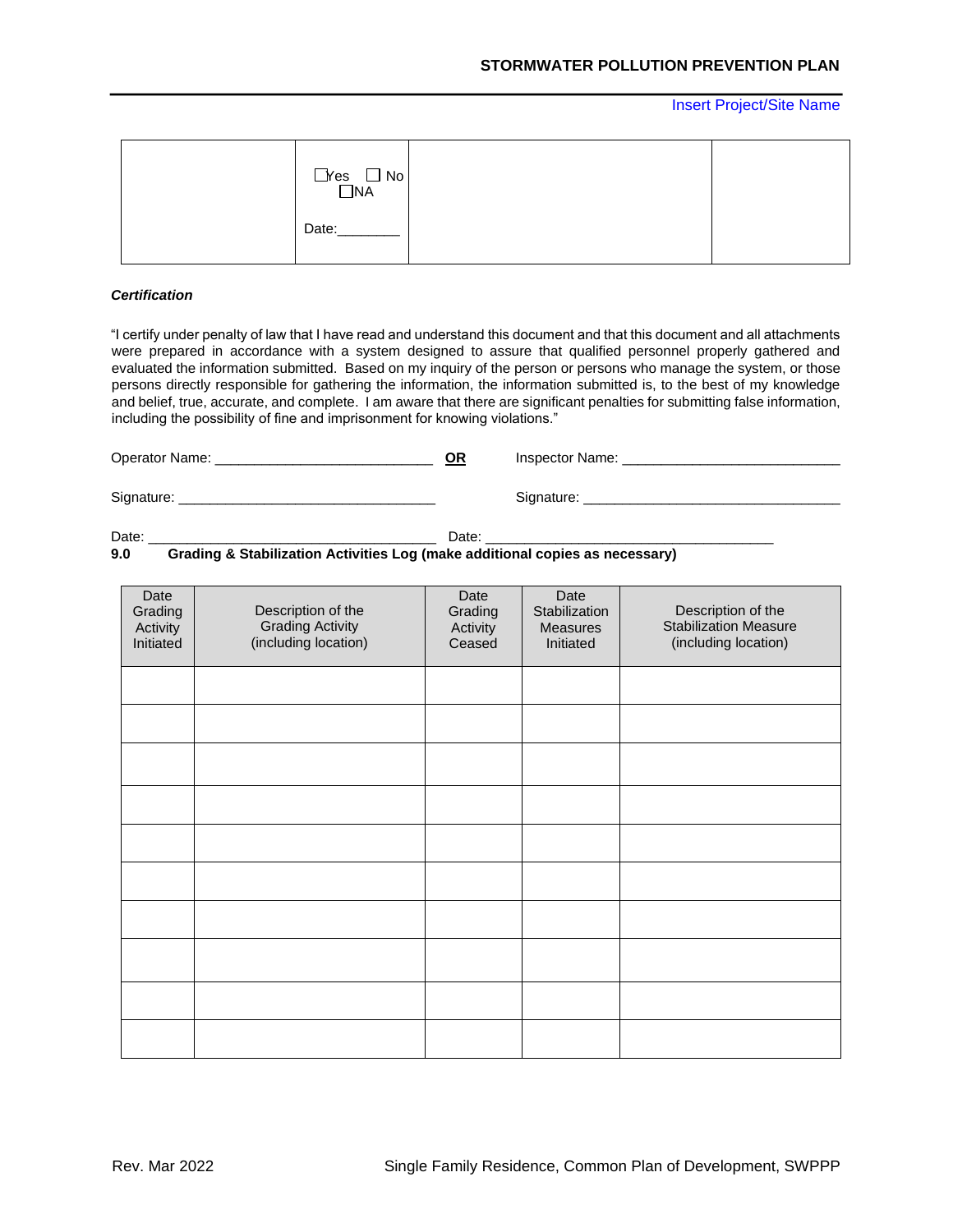# **10.0 SWPPP Modification & Update Log**

| Modification<br>Date | Description of the Modification / Update | Modification Prepared By<br>(name & title) |
|----------------------|------------------------------------------|--------------------------------------------|
|                      |                                          |                                            |
|                      |                                          |                                            |
|                      |                                          |                                            |
|                      |                                          |                                            |
|                      |                                          |                                            |
|                      |                                          |                                            |
|                      |                                          |                                            |
|                      |                                          |                                            |
|                      |                                          |                                            |
|                      |                                          |                                            |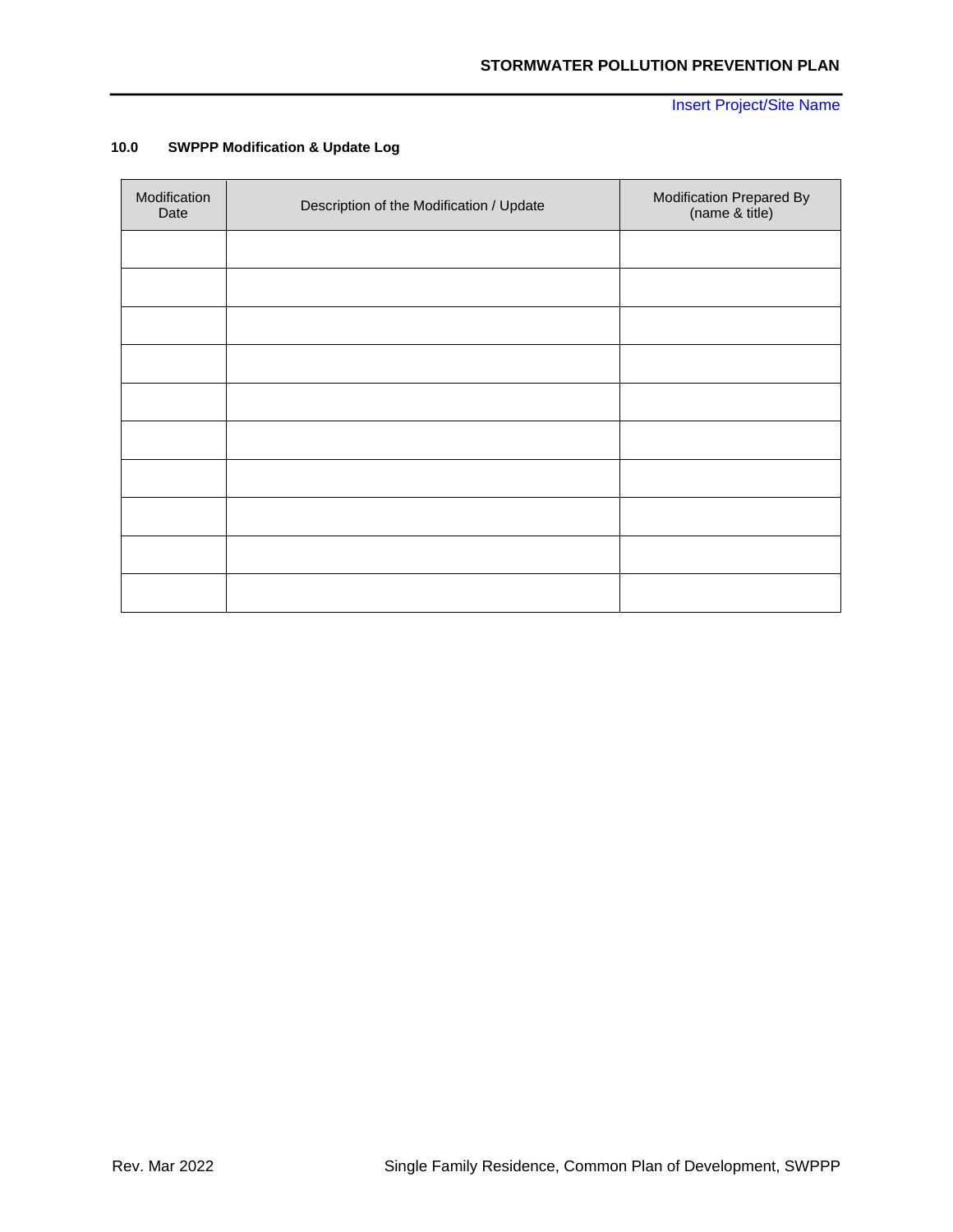# **INSTRUCTIONS for COMPLETING the SINGE FAMILY RESIDENCE, COMMON PLAN of DEVELOPMENT or SALE STORMWATER POLLUTION PREVENTION PLAN (SWPPP)**

#### **General**

A Stormwater Pollution Prevention Plan (SWPPP) must be developed prior to obtaining County authorization to commence land disturbance.

#### **Cover Page**

For a construction activity, enter the project/site name and physical address if available. Enter the latitude and longitude in decimal degrees of the construction activity.

Enter the Construction Activity Operator's company/organization name, the Operator's name and mailing address, including city, state, and zip code, telephone number, email address (if available), and a 24-hour emergency contact.

Enter the SWPPP preparation date.

The Construction Activity Operator identified on the cover page of the SWPPP is responsible for certifying the information contained therein. Please sign the certification in INK. Please note that state statutes require the SWPPP to be signed as follows:

(1) For a corporation: by a responsible corporate officer;

(2) For a partnership or sole proprietorship: by a general partner or the proprietor, respectively;

(3) For a municipality, state, federal, or other public agency: by either a principal executive officer or ranking elected official.

#### **Section 1.0 SWPPP Documents Located Onsite & Available for Review**

Utilize the provided checklist to ensure that the required SWPPP documents are located onsite and are available for review, if applicable.

#### **Section 2.0 Authorized Non-Stormwater Discharges**

Identify the authorized non-stormwater discharges likely to be present at the project site. If an unlisted authorized non-stormwater discharge is likely to be present at the project site, provide it here.

#### **Section 3.0 Pollution Prevention Awareness**

Provide employees with a "walk through" of the project site and identify areas of possible pollution, erosion and sediment controls, and pollution prevention practices which are applicable to their assigned job duties. Conduct refresher meetings and perform additional "walk throughs" on an as needed basis.

#### **Section 4.0 Erosion & Sediment Controls**

Identify the erosion and sediment controls to be implemented at the project site. For each erosion and sediment control, enter the estimated installation date and estimated removal date. If an unlisted erosion and sediment control will be implemented at the project site, provide the applicable information here.

#### **Section 5.0 Potential Sources of Pollution & Pollution Prevention Practices**

Identify the pollutant-generating activities likely to be present at the project site; implement and maintain the corresponding pollution prevention practices. If an unlisted pollutant-generating activity is likely to be present at the project site, describe it, identify the associated pollutant(s), and provide the corresponding pollution prevention practice(s) to be implemented and maintained.

#### **Section 6.0 Stormwater Management Controls**

Identify the stormwater management controls to be implemented at the project site, if applicable. For each stormwater management control, enter the estimated installation date. If an unlisted stormwater management control will be implemented at the project site, provide the applicable information here.

#### **Section 7.0 Spill Prevention & Response**

Most spills can be cleaned up following manufacturer specifications. The priority should be to protect all people, equipment, property, and the environment. Reporting of any spill that has or may reasonably be assumed to enter surface waters must be reported in compliance with section III.G of the Construction General Permit.

### **Section 8.0 Inspections & Corrective Action Log**

Enter the qualified inspector's company/organization name, the inspector's name, telephone number, and qualifications. Select the applicable inspection schedule, enter the construction activity inspection date, and enter the date and rainfall amount of the last